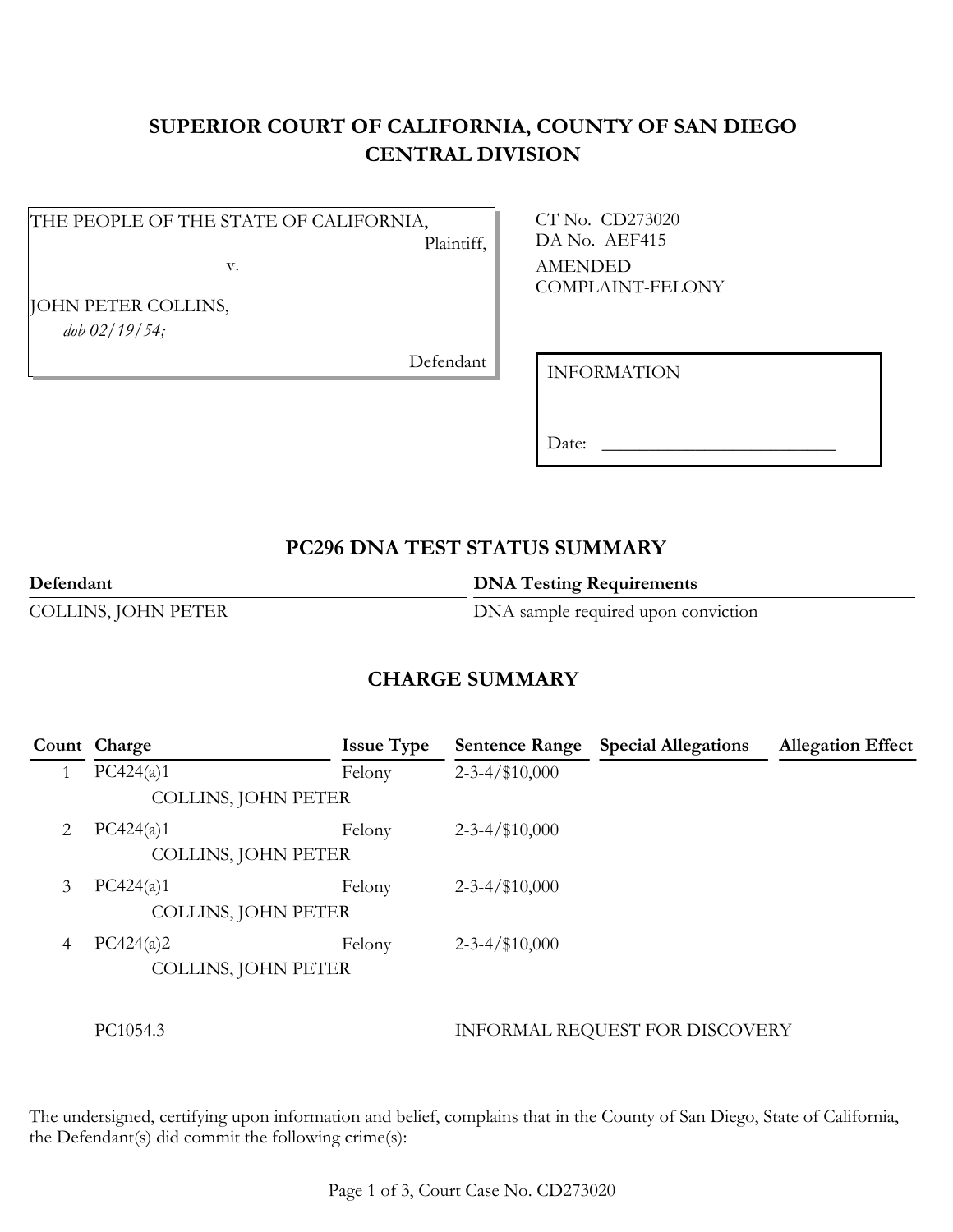## **CHARGES**

#### **COUNT 1 - PUBLIC MONEYS - MISAPPROPRIATION**

On or about and between January 12, 2012 and April 1, 2016, JOHN PETER COLLINS, being a person charged with the receipt, safekeeping, transfer, and disbursement of public moneys, did unlawfully, and without authority of law, appropriate the same and any portion thereof, to his own use, specifically vacation time, and to the use of another, in violation of PENAL CODE SECTION 424(a)1.

### **COUNT 2 - PUBLIC MONEYS - MISAPPROPRIATION**

On or about and between January 12, 2012 and April 1, 2016, JOHN PETER COLLINS, being a person charged with the receipt, safekeeping, transfer, and disbursement of public moneys, did unlawfully, and without authority of law, appropriate the same and any portion thereof, to his own use, specifically sick leave and to the use of another, in violation of PENAL CODE SECTION 424(a)1.

### **COUNT 3 - PUBLIC MONEYS - MISAPPROPRIATION**

On or about and between January 12, 2012 and April 1, 2016, JOHN PETER COLLINS, being a person charged with the receipt, safekeeping, transfer, and disbursement of public moneys, did unlawfully, and without authority of law, appropriate the same and any portion thereof, to his own use, specifically excessive leave and to the use of another, in violation of PENAL CODE SECTION 424(a)1.

### **COUNT 4 - PUBLIC MONEYS - LOAN/PROFIT/MISUSE**

On or about and between January 12, 2012 and April 1, 2016, JOHN PETER COLLINS, being a person charged with the receipt, safekeeping, transfer, and disbursement of public moneys, did unlawfully, loan the same and any portion thereof, make a profit out of, and use the same for a purpose not authorized by law, specifically p-card use, in violation of PENAL CODE SECTION 424(a)2.

NOTICE: Any defendant named on this complaint who is on criminal probation in San Diego County is, by receiving this complaint, on notice that the evidence presented to the court at the preliminary hearing on this complaint is presented for a dual purpose: the People are seeking a holding order on the charges pursuant to Penal Code Section 872 and simultaneously, the People are seeking a revocation of the defendant's probation, on any and all such probation grants, utilizing the same evidence, at the preliminary hearing. Defenses to either or both procedures should be considered and presented as appropriate at the preliminary hearing.